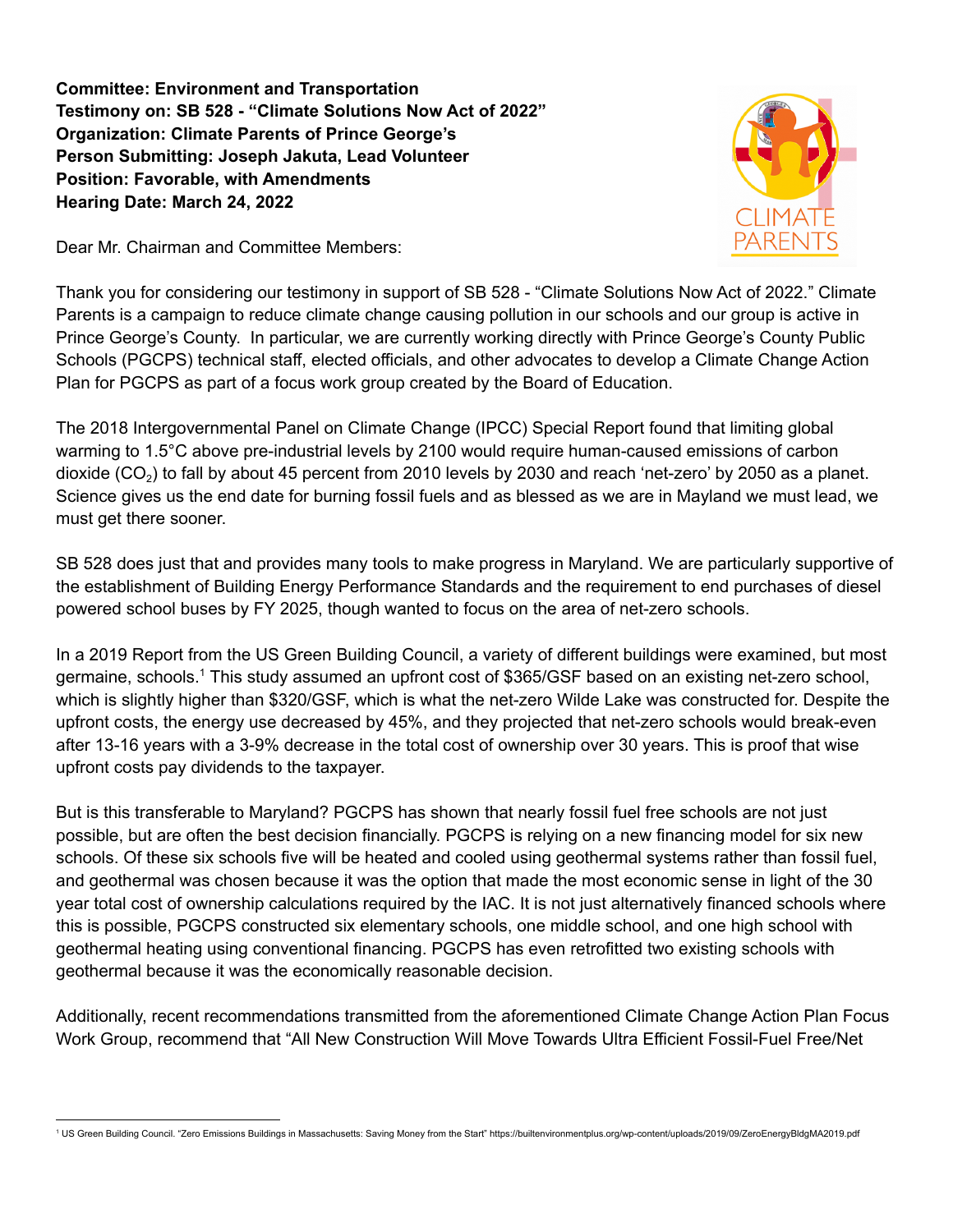Zero Ready", "Phase Out Fossil-fuel Powered Steam and Water Heating Systems", among others.<sup>2</sup> This shows that the second largest school district in Maryland is already showing that net-zero is the direction that Maryland needs to move. It should be noted that these recommendations also support the zero emission school bus provisions in SB 528.

Of course there is an upfront cost to realize the long-term savings from net-zero. That is why the Net-Zero School Grant Fund (NZSGF) is crucial to the success of the program. Through our conversations with technical staff it was the extra funds to install solar to get a building to net-zero where the cost becomes challenging, even if schools built to be all electric were already economical. The NZSGF can provide the additional upfront capital to ensure that the net-zero schools are constructed that will save the taxpayers money and our children's planet.

Concerning amendments, we support the Climate Partners' Priority Amendments for SB 528 that are attached.

We must get to net-zero. We are at an inflection point when it comes to our children's future. We implore you to enact this legislation that will require holistic changes in the way we consume energy in Maryland, and to make our schools resilient for years to come, for our children's sake.

We encourage a **FAVORABLE** report, with **AMENDMENT**, for this important legislation.

<sup>&</sup>lt;sup>2</sup> PGCPS Board of Education Climate Change Action Plan Focus Work Group. "Climate Change Action Plan (CCAP) Priority Recommendations."

https://go.boarddocs.com/mabe/pgcps/Board.nsf/c4cf1644198dfd9986257503000d636f/1487cbd08950f0ad85258809007b70c5/\$FILE/PGCPS%20Climate%20Change%20Ac tion%20Plan%20Recommendations%20-%20FINAL%20March%2015%202022r.pdf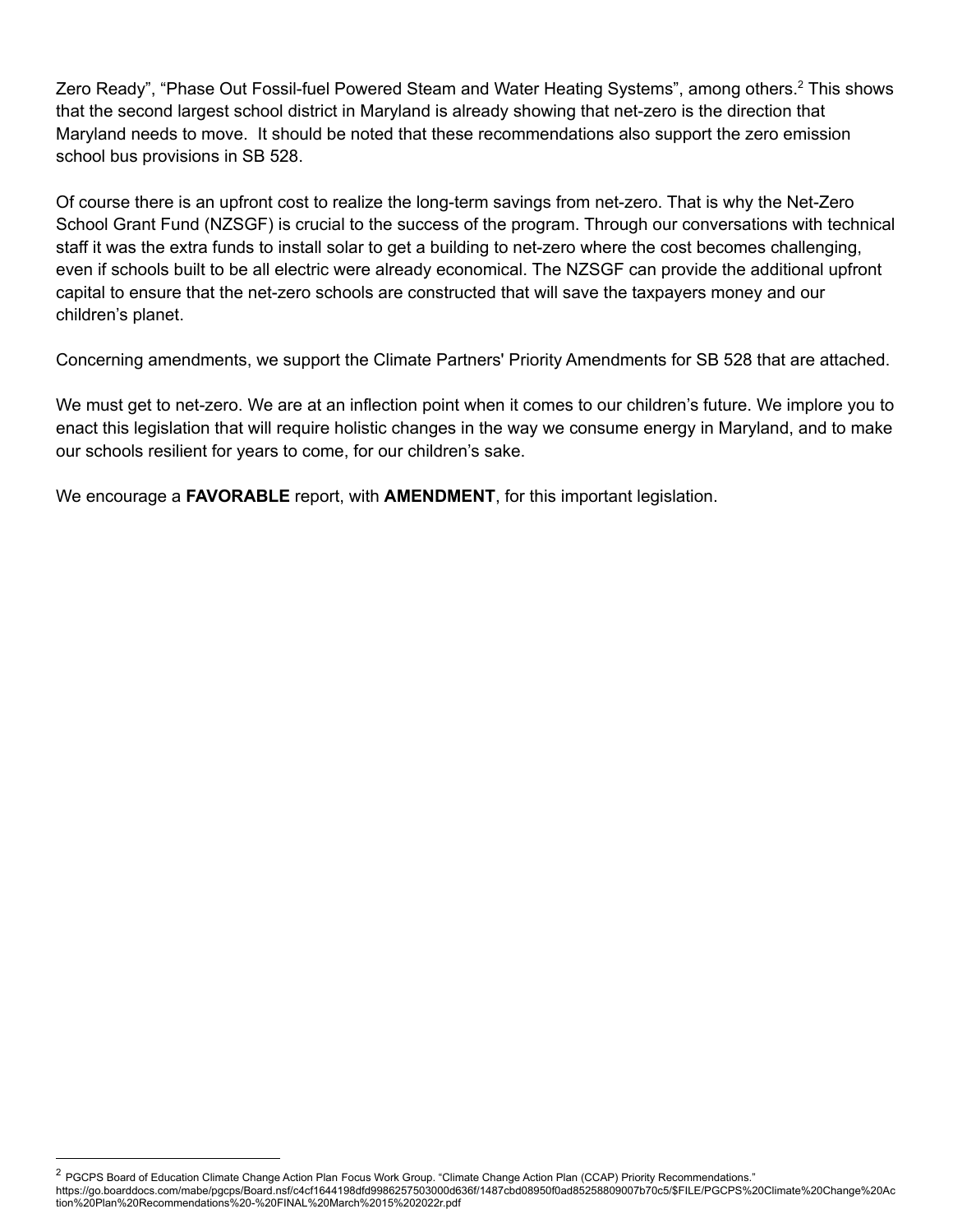## Attachment - Climate Partners' Priority Amendments

### *Building electrification and efficiency:*

- Climate Catalytic Capital Fund
	- o Explicitly state that 40% of funds from the Climate Catalytic Capital Fund be spent in low and moderate-income neighborhoods and that funds can be spent on whole-structure retrofits (including multi-family buildings) including health, safety, weatherization, and electrification measures.
	- o The purpose of the funds should explicitly include "Facilitate the electrification of the building sector".
	- o Explicitly state that funds cannot be used for installation of new equipment that uses fossil fuels
	- o Funds from alternative compliance payments should go to the Climate Catalytic fund to be spent on low-income whole-structure retrofits, including low-income multi-family buildings.
- On page 35, lines 2-3, strike "water and space heating" and substitute "on-site energy" and add on line 3, "except for kitchen appliances".
- On page 35, following line 9, add energy efficiency provisions for buildings. Add:
- D. For new covered buildings funded at least 25% by State funds
	- A 40% reduction in modeled energy use consumption over the 2018 International Energy Conservation Code for permit applications received between Jan 1 2023 and Dec 31 2025
	- A 60% reduction in modeled energy use consumption over the 2018 International Energy Conservation Code for permit applications received between Jan 1 2025 and Dec 31 2027
	- E. For all other new covered buildings
		- A 40% reduction in modeled energy use consumption over the 2018 International Energy Conservation Code for permit applications received between Jan 1 2025 and Dec 31 2027
		- A 60% reduction in modeled energy use consumption over the 2018 International Energy Conservation Code for permit applications received F. MAJOR RENOVATIONS – Energy **Conservation**
	- F. "Major Renovation" means a renovation project:
		- For which the total projected cost exceeds 50% of the assessed value of the existing building; or
		- Involving a change of use, if the change involves the application of different requirements of the standards.
	- G. Except as provided in subsection (\_) of this section, if a covered building is undergoing a major renovation, the building shall be renovated to achieve:
		- A 40% reduction in the building's average annual energy use; or
		- A 20% reduction in modeled energy use consumption over the current Energy Code.

H. A local jurisdiction may waive the requirements under subsection () of this section if the building owner demonstrates that the cost of the improvements necessary to achieve the required energy reductions would exceed projected operational and energy savings from the improvements over a certain payback period:

- o A 25–year period for all buildings funded at least 25% by the State.
- o A 15–year period for all other buildings.
- Provisions regarding "alternative compliance pathway" on page 47, lines 20 -23, and lines 27-29, should be sunsetted. We suggest a sunset of 12/1/2030
- Pages 47, delete lines 18-19 ("PROVIDE MAXIMUM FLEXIBILITY TO THE OWNERS OF COVERED BUILDINGS TO COMPLY WITH BUILDING EMISSIONS STANDARDS")
- The Building Emission Performance Standards regulations directive under 2-1602 (C) should
	- o require that the adopted regulations prioritize direct emission reductions from qualified buildings via electrification plans and pathways,
	- o provide protection against financial cost pass-through and evictions for tenants in covered multi-family buildings, 3) require covered public buildings' retrofits to be completed with a high-quality workforce (i.e. prevailing wage, insurance coverage, paid leave, etc.) (pg. 48)

*Equity and Environmental Justice Provisions*

Strengthen the provisions on pages 9-12 by including language that requires 40% of investments go to overburdened communities and Rosenberg Justice 40 bill and/or the Boyce/Watson all agency climate, equity, and labor test language.